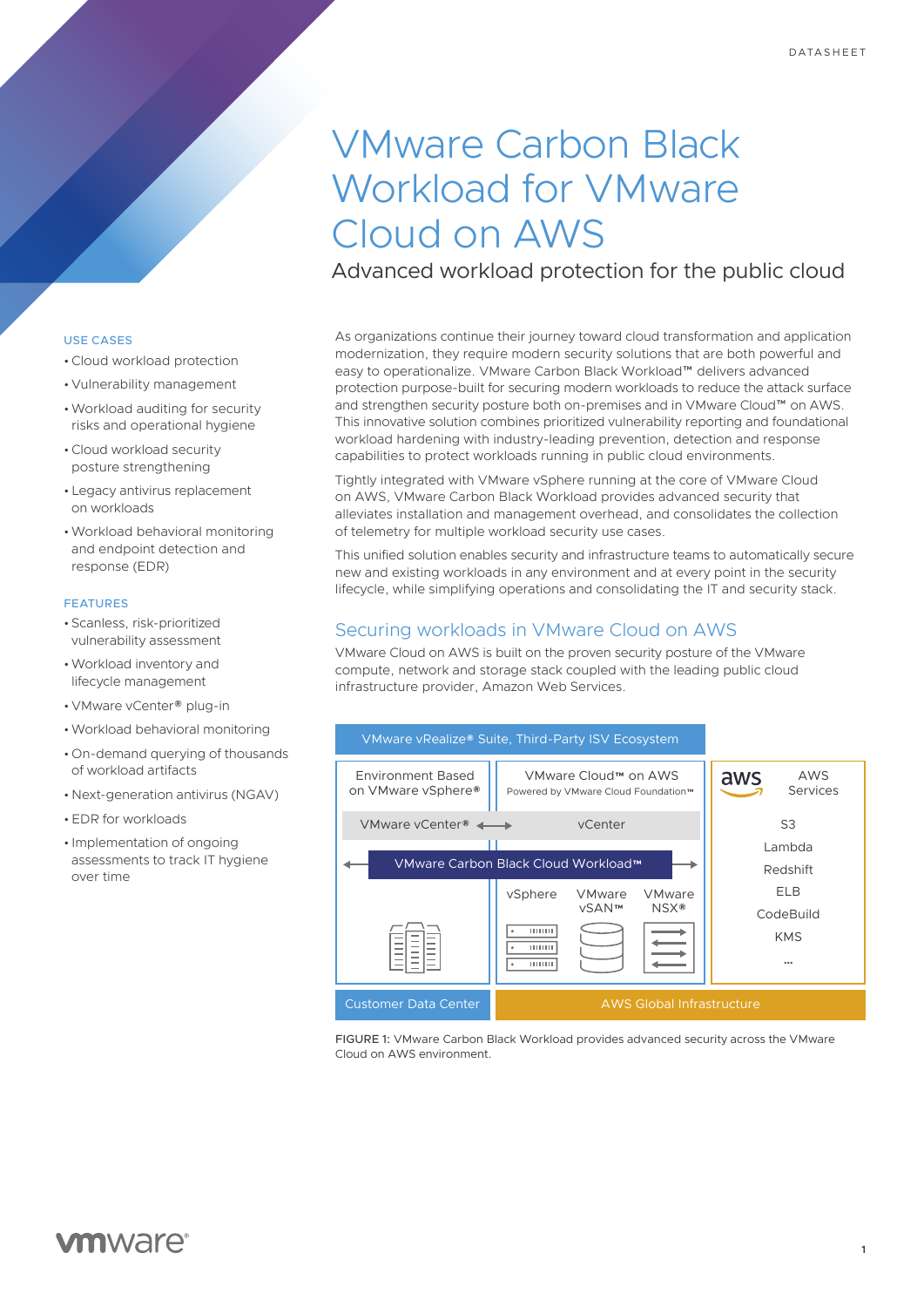### BENEFITS FOR INFRASTRUCTURE TEAMS

- Assess vulnerabilities in real time from VMware vSphere® Client™
- Increase patching efficiency with best-in-class prioritization
- Leverage security that's built into your existing infrastructure
- Establish proactive IT hygiene to prevent breaches
- •Reduce overhead; no additional infrastructure or heavy scans required
- •Replace legacy antivirus on servers to regain compute cycles
- Build consistency into operational reporting and auditing processes

### BENEFITS FOR SECURITY TEAMS

- •Reduce your organization's attack surface
- •Protect workloads from known and unknown attacks
- •Reduce complexity by consolidating security tools
- Easily investigate security incidents
- Access lifecycle context to ensure effective protection
- Visualize attack chains in real time
- Speed up mean time to resolution (MTTR)
- •Remove barriers between security analysis and IT operations
- Engage with an active user community of internal security experts and peers

While VMware Cloud on AWS already provides consistent operations and security capabilities both on premises and in the cloud, and you can further extend those security capabilities with VMware Carbon Black. Achieve an additional layer of modern protection and attack surface reduction across your infrastructure.

## Identify risk and harden workloads

Carbon Black Cloud Workload helps security and infrastructure teams focus on the most high-risk vulnerabilities and common exploits across all their environments. It's not about finding the most vulnerabilities—it's about finding the right ones. Prioritize vulnerabilities based on a combination of the Common Vulnerability Scoring System (CVSS), real-life exploitability, and real-life frequency of attack. Increase patching efficiency with best-in-class prioritization and take immediate action right from the vSphere Client.



FIGURE 2: Prioritized vulnerability reporting in vSphere Client.

The real-time vulnerability assessment helps security and infrastructure teams understand vulnerability context with risk scores and links to the National Vulnerability Database. It eliminates the need for resource-heavy scans, with no additional administrative overhead or setup. VMware Carbon Black Workload also provides visibility into operations hygiene; indicators of compromise (IOCs); malicious tactics, techniques and procedures (TTPs); and ordinary events that occur on the system.

vSphere administrators can easily activate workload protection as a feature right from the vSphere Client, with bulk enablement and lifecycle management for virtual machine inventory. The vSphere dashboard provides visibility into appliance health, inventory status, and install workflow, and allows the infrastructure team to see a risk-prioritized list of operating system and application vulnerabilities found across the environment. Carbon Black Workload enables deeper, unparalleled visibility into your environment to reduce risk and harden workloads, while helping to streamline and operationalize security.

# **vm**ware<sup>®</sup>